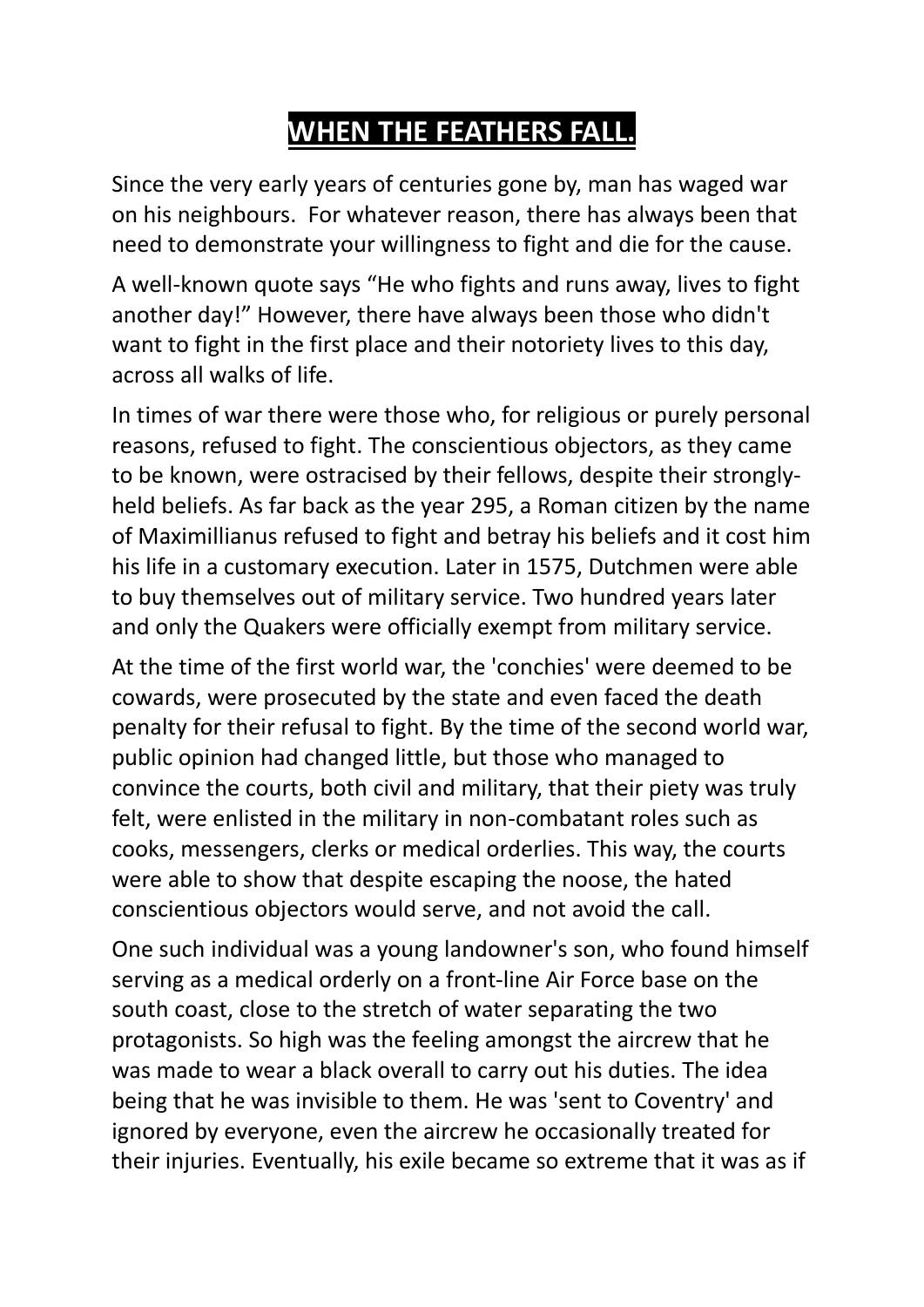he simply did not exist, despite him answering the call "medic!" whenever he heard it.

In the evening twilight he would find a quiet spot away from the others, take out his bible, and seek comfort from its words. As he read, his mind would take him back to his home in the Dales where his Mum and his younger brother ran the family estate.

Would he ever see them again? Would he survive this dreadful war which was doing all the killing he so objected to? His father had been imprisoned for his views during the previous conflict, and carried the stigma to his grave! He found it very sad that his father had been so badly treated by his fellow parishioners so long ago. It was inconceivable that anyone should be so hated for not wanting to kill his fellow man.

Closing his bible, he tucked it into his inside pocket and headed back to the obscurity of his place in the shadows.

He had just reached his dark corner of the hanger when all hell let loose! The sirens were screaming from the hanger roofs, and the scramble bell was calling the crews to their aircraft, where ground crew were already starting up their engines. The air was filled with the noise of the aircraft as they built up their revs for take-off. It was then that the raiders appeared, silhouetted against the glow of the fading sunset.

The taxying aircraft were helpless on the ground as wave after wave attacked them on the runway. Not one of them had a chance to get airborne, as one by one they were hit by a hail of shells and bomb shrapnel and wrecked where they stood! He watched in horror from the hanger doorway as each aircraft collapsed to the tarmac. Their pilots were quickly rescued and rushed to safety, away from their burning aircraft. Once again, he answered the call, and anonymously performed his medical duties for the injured pilots. Mostly, the injuries were minor, and after being patched up, the injured pilots went back to their crew hut to wait for their aircraft to be salvaged.

However, there was one young pilot who hadn't fared as well as the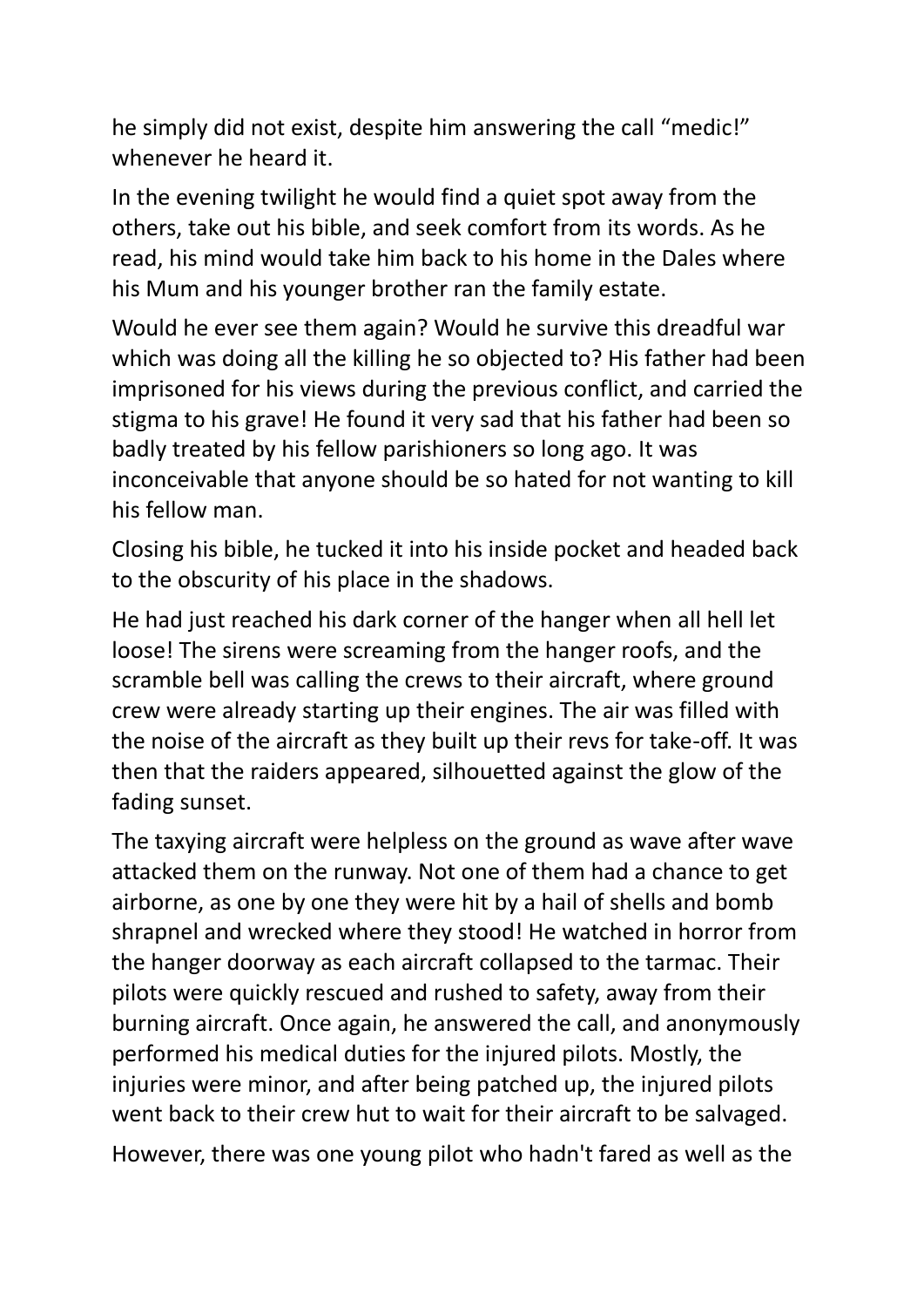others. As he treated his wounds, he realised that the young man wasn't going to survive, his injuries were so severe. With a hollow feeling inside he realised that his patient could be no more than nineteen years old and was dying for his King and Country. "What a waste of life". Without a second thought he reached into his inside pocket, took out his bible and quietly gave the dying youngster his last rights. It was then that the young pilot spoke.

Reaching out his hand he weakly whispered, "Thankyou" and died in the medic's arms. This was the first time anyone on the base had spoken to him and somehow he felt that this young pilot was aware of the hurt his comrades had put on someone who just didn't want to fight.

Back in the crew-room, bemoaning their injuries and declaring revenge for their embarrassment, the survivors wondered where the 'conchie' had been hiding during the raid. "Probably found a hole to crawl into, whilst we were out there, getting shot up!"

At that moment the sirens started up again but this time there were no scramble bells ringing. "Not a lot of point, chaps. We really are sitting ducks this time and no mistake! There's only one kite patched up and not one of us fit to fly it."

Then they heard it. The roar of the Merlin was unmistakeable as the revs wound up inside the hanger. Then she appeared, exhausts spitting fire and engine growling in her anger as she ran out into the fading light. Without a pause the plane headed straight for the runway and faced into what bit of wind there was blowing across the airfield.

"What the hell? Who's flying her? We're all here, and there's no-one missing!"

"Except for young Andy. He bought it, poor sod. So, who is flying her?"

The thundering Merlin lifted the lone Spitfire into the air and took her high into the clouds to meet the oncoming raiders. As the aircraft rose almost vertically one of the casualties marvelled, "Whoever is in